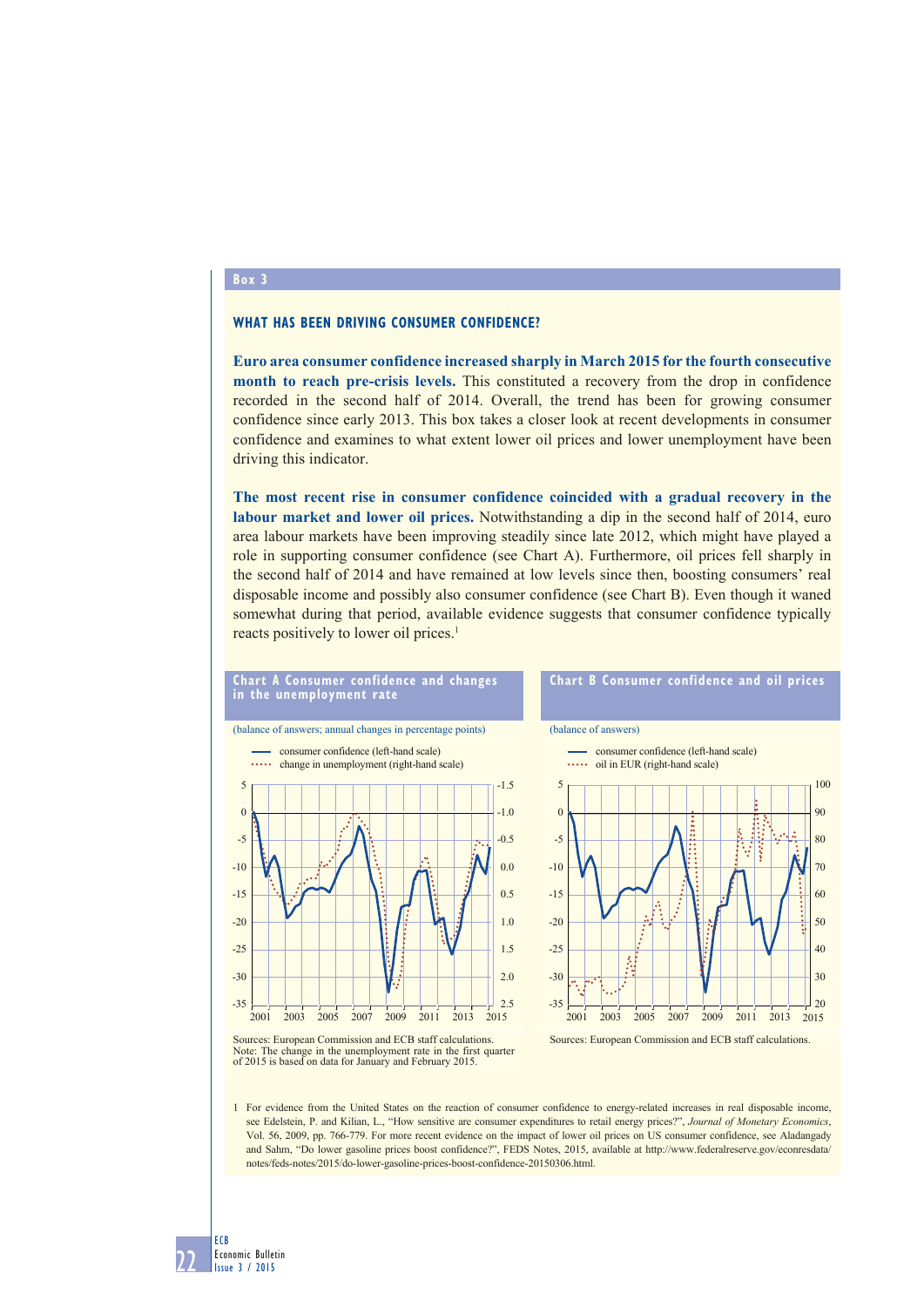What has been driving consumer confidence?

## **chart c decomposition of consumer chart d decomposition of consumer confidence in sub-components confidence across countries** (balance of answers; difference from historical average) (balance of answers; difference from historical average) Italy<br>Spain savings euro area **TELEVISION** general economic situation Germany **TERRITORY** France other countries unemployment expectations financial situation consumer confidence 10 10 10 5 5 5  $\overline{0}$  $\theta$ 0 -5 -5 -5  $-10$ -10 -10 -15 -15  $-15$ Jan. Apr. July Oct. Jan. Apr. July Oct. Jan.  $\frac{\text{July}}{2014}$ Jan. Apr. July Oct. Jan. Apr. July Oct. Jan. 2013 2014 2015

Sources: European Commission and ECB staff calculations.

**The recovery in consumer confidence since early 2013 has been primarily driven by the significantly more positive assessment by households of future unemployment and the**  future general economic situation.<sup>2</sup> By contrast, households' assessment of their future savings and financial situation contributed only marginally (see Chart C). This suggests that labour market developments must have been a determining factor in recent improvements in consumer confidence. Households' assessments of the general economic situation are also highly correlated with their expectations of unemployment, suggesting that a larger share of total consumer confidence could eventually be explained by labour market developments. Nevertheless, it is important to note that although declining, the unemployment rate is still high in many euro area countries.

**The increase in euro area consumer confidence was driven mainly by Germany, as well as Spain and Italy.** In the latter two countries, the improvement in consumer confidence coincided with a decline in the unemployment rate. In Germany too, favourable labour market conditions, including a low and further declining unemployment rate, have been boosting consumer confidence. By contrast, consumer confidence in France has changed less over the past two years, in line with labour market developments. Moreover, owing to the lower weight of petroleum products in French consumption, the drop in oil prices has had a relatively lower direct impact on real disposable income, which might to some extent also explain the smaller improvement in French consumer confidence (see Chart D).

**Econometric evidence confirms that increased consumer confidence in the euro area since early 2013 has been driven chiefly by improving labour market dynamics.** At the same time lower energy prices have also to some extent contributed to the rise in consumer confidence. In the last quarter of 2014 increasing employment growth and lower oil prices have driven

2 The consumer confidence index is composed of answers to the following four questions on households' expectations for the next 12 months regarding their financial situation, the general economic situation, unemployment and savings.

 $-15$ 

-10

-5

 $\mathbf{0}$ 

5

10

Sources: European Commission and ECB staff calculations. Note: Questions for each of the sub-components refer to expectations of households over the next 12 months.